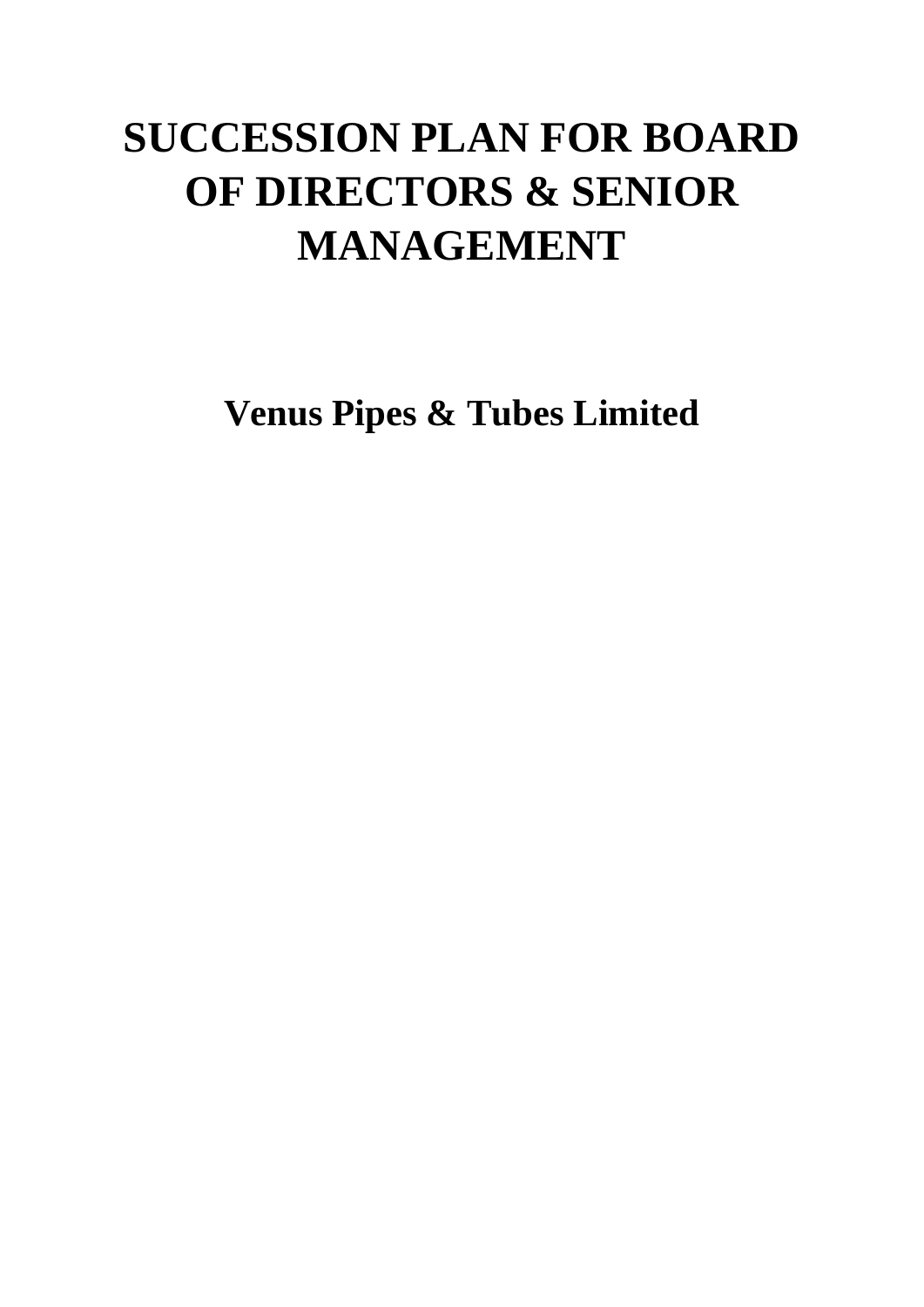# **Succession Planning of Venus Pipes & Tubes Limited for Board and Senior Management of the Company**

This Succession Planning (herein after referred to as "**Framework"**) is in pursuance to the Board's responsibility to oversee succession plans of the Company for appointments to the Board and Senior Management of the Company. This Framework has been approved by the Board in their meeting held on October 21, 2021, and the same shall become effective from October 21, 2021.

A change in executive leadership is inevitable for any organizations. This Framework acknowledges that staff will not be with an organization indefinitely and it provides a plan and process for addressing the changes that will occur when they leave. It lays down the procedures to be followed and steps to be taken to ensure a smooth transition of the Company, in case a Director or Senior Management (jointly referred to as **"Key Executives"**) retires or resigns, or in exigencies such as death or illness.

## **Scope**

This Framework intends to provide a succession plan for vacancies caused in the Board and Key Executive positions in the Company.

### **Interpretations**

**"Board"** means the Board of Directors of the Company.

**"Company"** means Venus Pipes & Tubes Limited

**"Director"** means all the present directors of the Company, whether in whole-time employment of the Company or not.

**"Key Managerial Personnel"** means the managing director, whole-time director, chief executive officer, manager, company secretary or chief financial officer of the Company and such other officer as identified by the Management.

**"Senior Management"** means employees of the Company who are member of it score management team excluding Board of Directors comprising of Key Managerial Personnel of the Company and all members of management one level below the executive directors, including the functional heads.

#### **Modes for Succession**

The Nomination and Remuneration Committee (the "**Committee**") shall, in consultation with the Board on an ongoing basis, assess the leadership needs of the Company and help ensure the selection of qualified and capable leaders who can be good fit for the Company's vision, values, goals and objectives and who has the necessary skills for the position. The Committee will work with the Board or the Group CEO & Whole Time Director, and the Human Resources Department to assess the current term of Key Executives of the Company and any retirement or resignation plans.

Based on the above mentioned criteria, a potential candidate for the position of Key Executive can be selected either from within the organization or may be an external recruit. The Committee will maintain a data base of information ("**Database**") on potential replacement candidates, in preparation for any planned or unplanned departures by the Key Executives, and such Database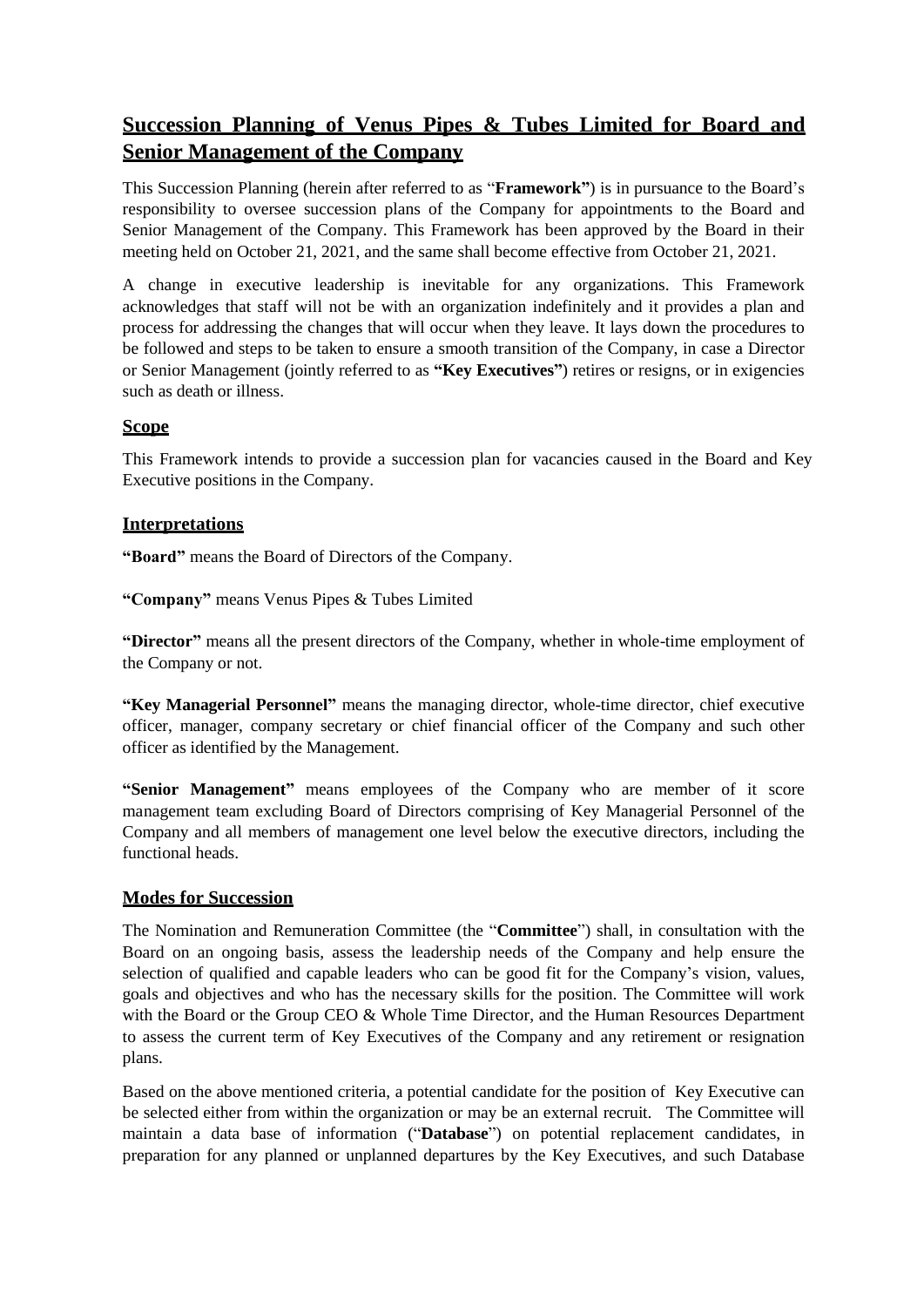shall be reviewed and assessed annually by the Board so that the list of candidates remains current and viable.

### **Identification and development of Internal Candidates**

### I. **Identification**

For identification of potential candidates from within the Company, the candidate must have high potential along with traits to lead the Company/function for which he is being considered. Performance appraisals of the candidate should be assessed to review the dedication and growth potential. Further, his long-term vision and expectation from the organization needs to be objectified, which shall sign all his/her interest in progression in the Company. Further, his career track record may be referred to, to assess the stability of the candidate in a particular organization.

### II. **Training and development**

The Committee will work with the Board or the Group CEO & Whole Time Director, if so, authorized by the Board and the Human Resources Department, on an ongoing basis, to focus on developing needs of such potential internal candidates to ensure that the right mix of skills and personality are being developed, monitor the development of these candidate and be positioned to assess the readiness of candidates. Appropriate resources shall be deployed and training shall be made available to give such candidates a chance for success. In addition, the Committee and the Board shall periodically monitor the Company's general executive development program to determine if it is adequate and likely to produce the type of talent it takes to sustain effective leadership.

#### **Identification of external candidates**

The Committee shall work with the Board or the Group CEO & Whole Time Director, Human Resources Department in identification of prospective external candidates for Key Executive positions, taking into consideration the criteria as laid down above. For this purpose, the Committee may involve professional job consulting agencies or through available contacts with the Company.

For succession as an Independent Director of the Company, the Company may also look for suitable candidates from the data bank, as mentioned by the Government or any other body in that regard.

#### **Procedure for succession**

#### **A. In case of temporary vacancy caused due to illness or leave of absence**

In such cases, the second in command to the Key Executive, which may be in accordance to their grades or designation or any other superiority criteria as may be determined by the Group CEO & Whole Time Director or the Head of Human Resources Department, shall take over the responsibility till the Key Executive resumes his office.

#### **B. In case of foreseeable vacancy such as retire mentor removal**

In such cases the Committee shall, in consultation with the Group CEO  $&$  Whole Time Director and the Head of Human Resources Department, at least one month before the impending retirement or removal, start the process of selecting a candidate from the existing Database of the Company.

Once the vacancy is created: